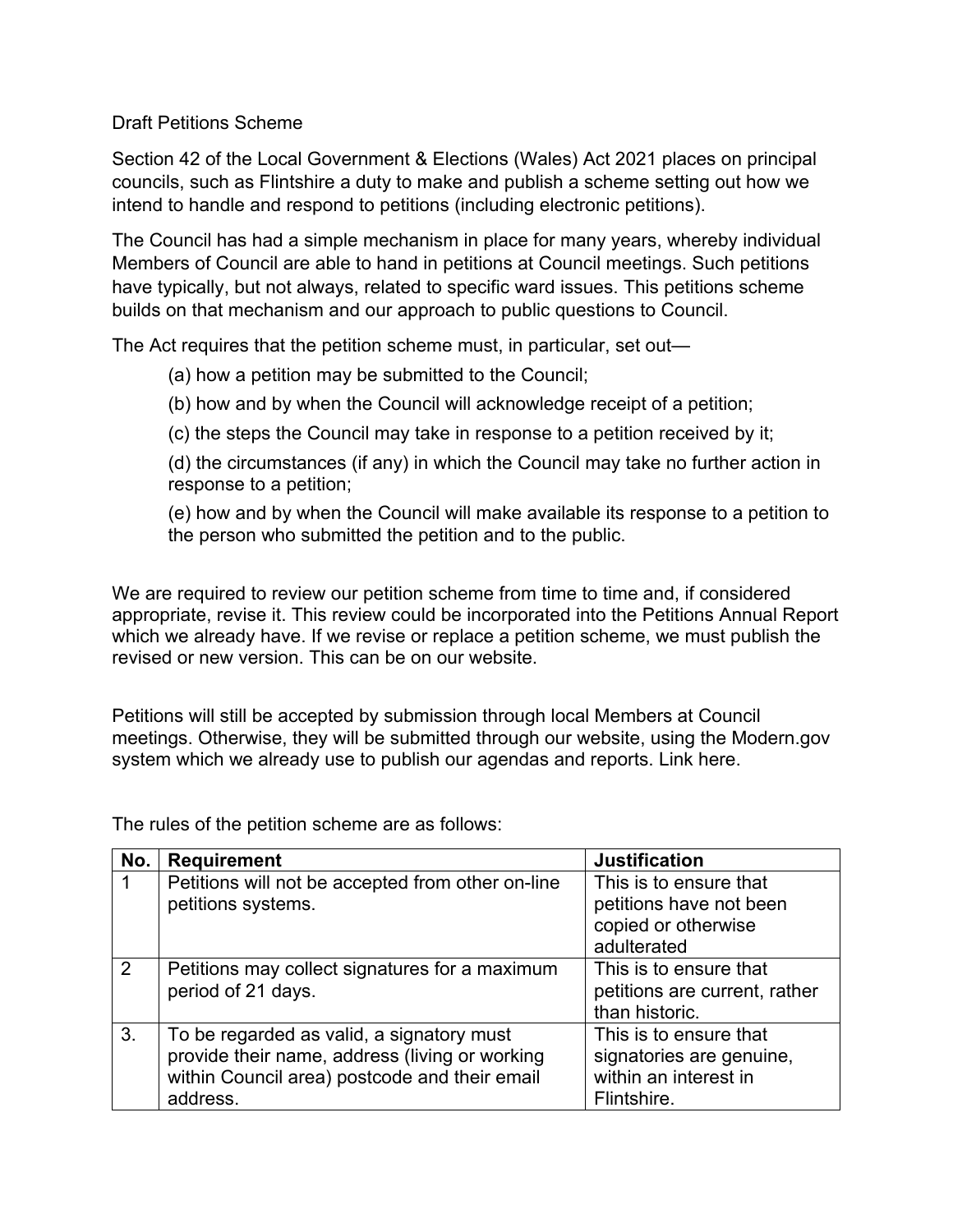| $\overline{4}$ | Petitions are not admissible if they are the same,<br>or substantially similar to a petition which closed<br>less than six months previously.                                                                                                                                                                                                                        | This is replicates the 'six<br>months' rule for Public<br><b>Questions to Council and</b><br>protects against potential<br>nuisance.                           |
|----------------|----------------------------------------------------------------------------------------------------------------------------------------------------------------------------------------------------------------------------------------------------------------------------------------------------------------------------------------------------------------------|----------------------------------------------------------------------------------------------------------------------------------------------------------------|
| 5              | Requests for a petition on the Council's website<br>(Modern.gov) will be considered by the<br>Monitoring Officer (or by officers attending the<br>monthly Democracy Business Planning Meeting)<br>to ensure that they are appropriate and do not<br>include any issues listed under 13, below.                                                                       | The role of the Monitoring<br>Officer /officer group is<br>proposed as issues such as<br>the validity of Notices of<br>Motion are determined by<br>that means. |
| 6              | A list of rejected petitions will be published on the<br>Council's website with the reasons for rejection.                                                                                                                                                                                                                                                           | Openness.                                                                                                                                                      |
| $\overline{7}$ | For the first year, the minimum number of<br>signatories for a petition is set at ten people.<br>Fewer than that will be regarded as a letter or<br>request for service, depending on subject matter.<br>A petition might be referred to an Overview &<br>Scrutiny Committee or directly to a Chief Officer<br>for actioning within their portfolio.                 | This is to ensure that<br>petitions are matters of<br>genuine public concern.                                                                                  |
| 8              | The Chief Executive will decide how to respond<br>to a petition which may include any one or more<br>of the following:<br>1) referring it to Cabinet, Council or a<br>committee (including an Overview and<br>Scrutiny Committee);<br>2) referring it to an officer;<br>3) not taking any action; and/or<br>taking any other steps it considers<br>4)<br>appropriate |                                                                                                                                                                |
| 9              | The current practice of reporting on petitions<br>received during the year will be continued, but<br>individual decisions should be published on the<br>website as they are made.                                                                                                                                                                                    | The annual petitions report<br>(submitted to the last<br>Council meeting of the<br>municipal years) provides a<br>continued record of petitions<br>received.   |
| 10.            | The response to a petition e.g. considered by<br>Council, passed to Cabinet, an Overview &<br>Scrutiny committee, or to a Chief Officer, added<br>to an Overview & Scrutiny Agenda etc. will be<br>published on the Council's website. The outcome<br>of individual petitions should be reported on the<br>website as soon as possible.                              | It would be too resource<br>intensive to email all petition<br>signatories, to inform them<br>of outcomes.                                                     |